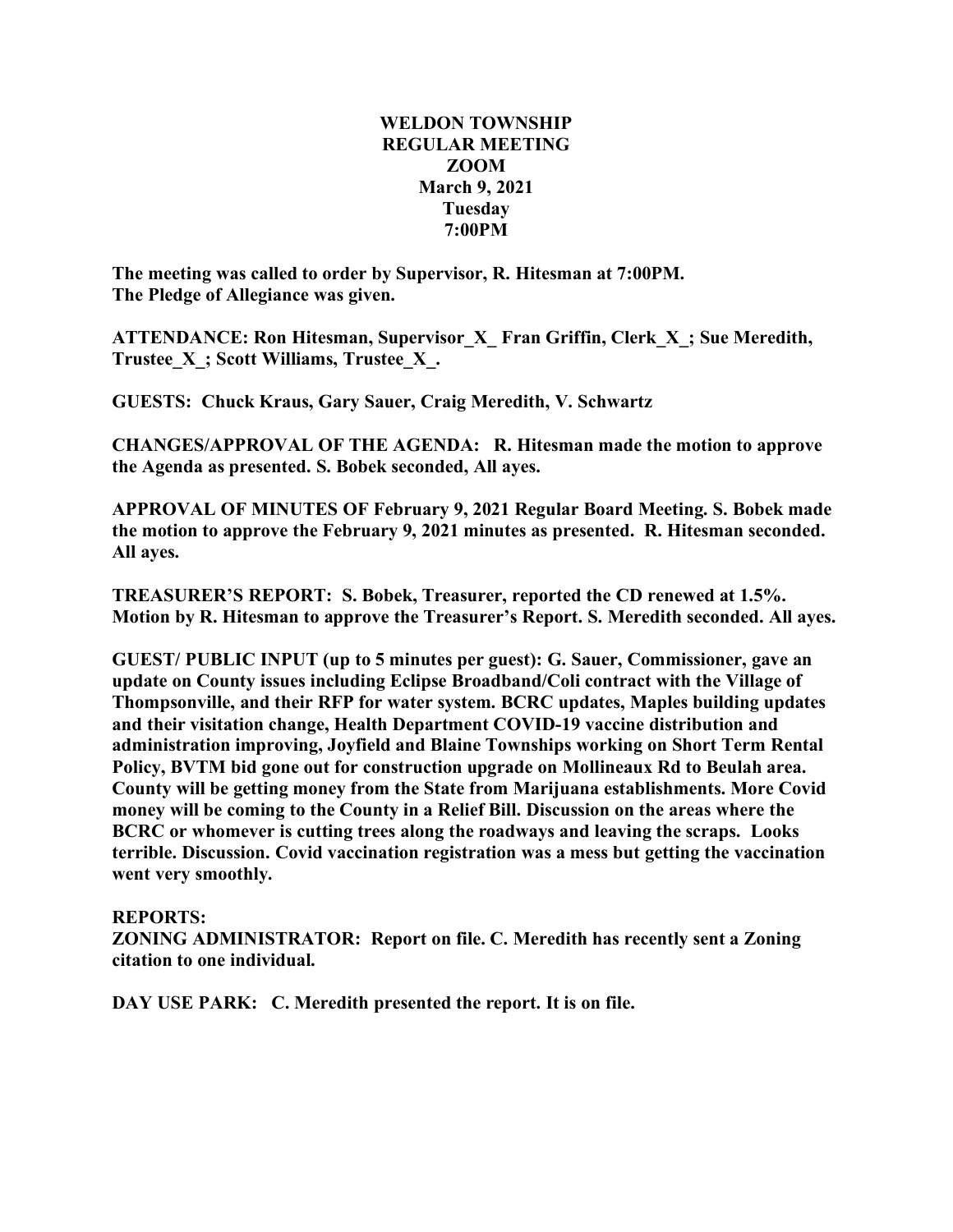**GREENSPACE GRANT #2 UPDATE: R. Hitesman reported that the SEEDS Grant is in process. R. Hitesman wrote a letter of recommendation for one of the SEEDS workers from last year. He received a thank you from him letting him know that he got the job with the Boy Scouts out west.**

**PLANNING COMMISSION: C. Kraus reported that the PC will probably need two more sessions to finalize the Zoning revisions recommended by Wade Trim. Elise with Wade Trim will be heading that up.**

**LIQUOR INSPECTOR REPORT: Reports are on file. There was one incident at Crystal Mountain but was handled very professionally and in a timely manner.**

**BUDGET REPORT: F. Griffin asked for approval of the proposed Budget amendments Move \$150 from Cemetery 276.000 to Elections191.000 Move \$1000 from Hall and Grounds 265.000 to Assessor 209.000 Move \$100.00 from Cemetery 276.000 to Treasurer 253.000 Move \$700 from Road Maint 523.000 to Payroll Taxes 6560 R. Hitesman made the motion to approve the amendments. S. Bobek seconded. Roll call: S. Bobek, S. Meredith, R. Hitesman, S, Williams, F. Griffin. All ayes.**

## **SUPERVISOR COMMENTS: none**

**CLERK COMMENTS: Clerk advised the members of the Board, if they want to attend the 2021 Virtual MTA Conference and Expo in April, the registration forms are in the Clerk's office. R. Hitesman made the motion to okay any board member to register to attend the conference. S. Williams seconded. All ayes. Clerk has been notified by QuickBooks that the 2018 version that we are using will no longer be supported in May. S. Bobek made the motion to approve the upgrade to QuickBooks Desktop Pro Plus Payroll. S. Williams seconded. All ayes. Yahoo Small Business also notified us that they now charge \$25.99 to continue using then for our domain/website. R. Hitesman made the motion to approve continuing with Yahoo. S. Williams seconded. All ayes.**

**UNFINISHED BUSINESS: Assessor's Contract—Discussion. The Board feels that we need to sit down and talk with Mr. Guthrie. R. Hitesman will ask Casey Guthrie, Assessor, to attend our April 2021 meeting. Board of Review has been meeting this week. Discussion. Still need the job descriptions for the file from Gary Stevens/Cemetery/Nuisance and Craig Meredith/Day Use Park Maintenance/ Township Hall Mowing and Plowing/ Zoning Administrator. Flooring for Hall (tabled).**

**NEW BUSINESS: AA meeting may resume on March 20th per R. Hitesman. S. Bobek made the motion to approve the 2021-2022 Budget by Account as presented. S. Williams seconded. Roll call vote. R. Hitesman, S. Bobek, S. Meredith, S. Williams F. Griffin all ayes. Three Planning Commission members need to be appointed/reappointed. S. Bobek made the motion to appoint Charles Kraus, Rob Aldrich, and Carrie Aldrich to a three-year**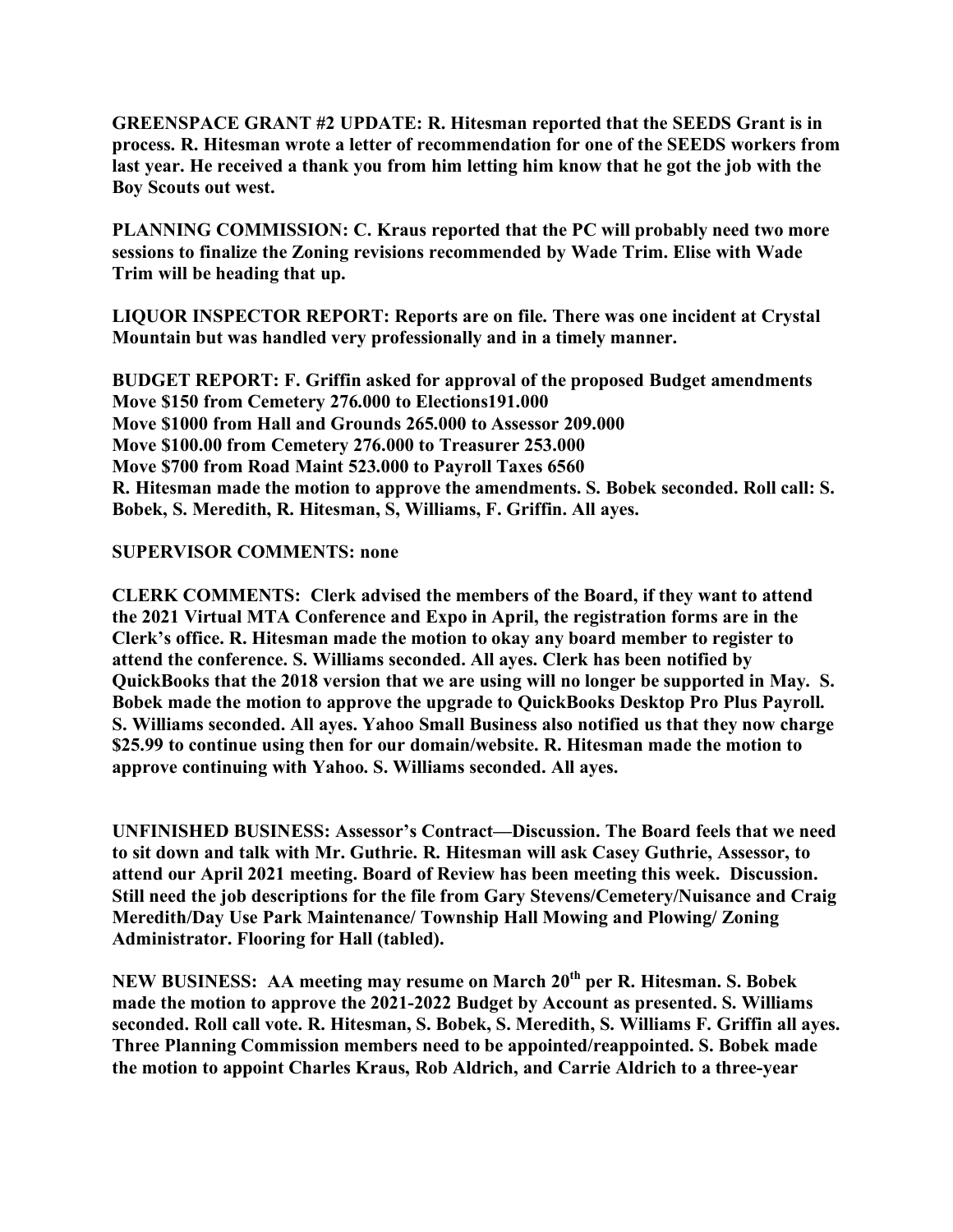**term on the Weldon Township Planning Commission. S. Meredith seconded. All ayes. The Planning Commission members need to take the oath.**

| <b>BILLS:</b>                                                  |                                    |
|----------------------------------------------------------------|------------------------------------|
| <b>March 2021</b>                                              |                                    |
| <b>Board Pay</b>                                               | \$3158.26                          |
| <b>Assessor Pay</b>                                            | 1398.87                            |
| <b>Planning Commission</b>                                     | 425.00                             |
| <b>Dave Kane</b>                                               | 60.00                              |
| <b>Julie Lonn</b>                                              | 50.00                              |
| <b>AFLAC</b>                                                   | 257.90                             |
| <b>Acentek</b>                                                 | 179.38                             |
| <b>ElectionSource</b>                                          | 343.00                             |
| <b>Reimburse S. Bobek-toner</b>                                | 58.30                              |
| <b>Reimburse S. Bobek-postage</b>                              | 34.40                              |
| <b>Reimburse Clerk f/Postage and Mileage (Assessor stamps)</b> | 20.44                              |
| <b>Karrie Stevens-Pension payout</b>                           | 511.18                             |
| <b>VISA</b>                                                    | 911.12                             |
| <b>Cherryland Electric</b>                                     | 63.65                              |
| <b>Wade Trim</b>                                               | 350.37                             |
| <b>Figura Law (FOIA)</b>                                       | 28.00                              |
| <b>Blarney Castle</b>                                          | 556.08                             |
| <b>Networks Northwest (Dev Rec Plan)</b>                       | 1470.00                            |
| Craig Meredith-DUP/Plowing/ZA/LUP                              | 548.00                             |
| <b>Pioneer Press</b>                                           | 220.65                             |
| <b>Benzie Record Patriot</b>                                   | 46.80                              |
| <b>BOR-March 2nd-11th</b>                                      | $700.00$ (issue checks on $12th$ ) |

**\$11,431.40**

**Motion to pay the bills was made by S. Bobek, seconded by S. Williams. All ayes.**

**CORRESPONDENCE: BVDL Minutes, Networks Northwest Newsletter, Renewable Energy Projects webinar by Fahey, Schultz, Burzych, Rhodes.**

**PUBLIC COMMENT: C. Meredith reminded everyone there is a webinar on Short Term Rental on Thursday at 2:00PM.**

**ADJOURNMENT: R. Hitesman made the motion the adjourn the meeting. S. Bobek seconded. All ayes.**

**Meeting adjourned at 7:55PM.**

**Respectfully submitted:**